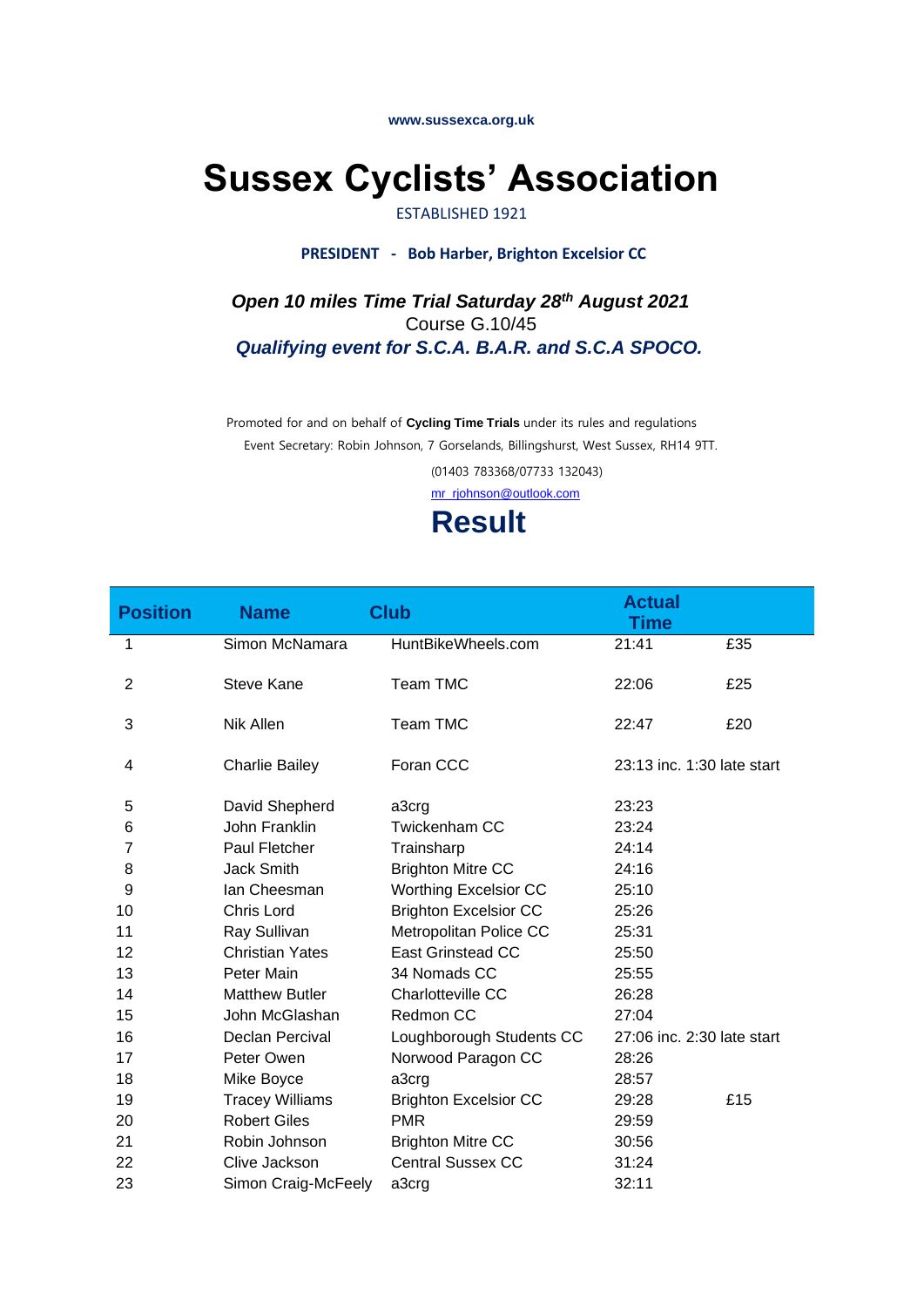| 24  | Mark Thomas   | Bigfoot CC                                             | 33:25 inc. 6:30 late start |
|-----|---------------|--------------------------------------------------------|----------------------------|
| -25 | Ken Rayson    | a3crg                                                  | 34:03                      |
| 26  | Alan Robinson | <b>Central Sussex CC</b>                               | 34:19                      |
| 27  | Jan Farmer    | Serpentine Running club                                | 37:43                      |
|     |               | D.N.F. Aoife McDonald-Bowyer Partenza-Nude Espresso RT |                            |

D.N.S.: nos. 11, 13, 18, 19, 25, 35.

## ROAD BIKES' "10"

| $\mathbf{1}$   | <b>Andy Betts</b>    | Nuun-Sigma Sport RT        | 23:59     | $£25 + £15$       |
|----------------|----------------------|----------------------------|-----------|-------------------|
|                |                      |                            |           | Aerocoach voucher |
| $\overline{2}$ | <b>Tony Reeves</b>   | GS Stella                  | 25:10 £15 |                   |
| 3              | Ragnar Laan          | Twickenham CC              | 26:35     |                   |
| 4              | Chris Osborn         | Dorking CC                 | 27:01     |                   |
| 5              | Robert Gilmour       | Hounslow + Dist. Whls.     | 27:33     |                   |
| 6              | Colin Gray           | Norwood Paragon CC         | 28:05     |                   |
| 7              | Danny Halpin         | <b>Bristol CX</b>          | 28:17     |                   |
| 8              | <b>Brown Storie</b>  | GS Stella                  | 28:58     |                   |
| 9              | Peter Noble          | Epsom CC                   | 29:43     |                   |
| 10             | Erica Martin         | Eastbourne Rovers CC       | 30:01     | $£20 + £15$       |
|                |                      |                            |           | Aerocoach voucher |
| 11             | Liz Halliday         | Sussex Nomads CC           | 31:25 £15 |                   |
| 12             | Nina Atherton        | <b>Brighton Phoenix AC</b> | 32:46     |                   |
| 13             | <b>Hilary Walker</b> | Serpentine Running club    | 33:16     |                   |
| 14             | Rosslyn Young        | Serpentine Running club    | 37:05     |                   |
| -              |                      |                            |           |                   |

D.N.S. nos. 38, 42, 46.

## MEDIUM GEAR "10"

| $\mathbf{1}$   | Nicolas Stagg | Hounslow + Dist. Whls.   | 26:05             | £20 |
|----------------|---------------|--------------------------|-------------------|-----|
|                |               |                          | New course record |     |
| $\overline{2}$ | Mike Marchant | Southdown Velo           | 28:02             | £15 |
| 3              | Peter Owen    | Norwood Paragon CC       | 29:36             |     |
| 4              | Robin Johnson | <b>Brighton Mitre CC</b> | 33:06             |     |
| -5             | Ray Watson    | Horsham Cycling          | 33:20             |     |
| 6              | David Manders | Horsham Cycling          | 33:50             |     |